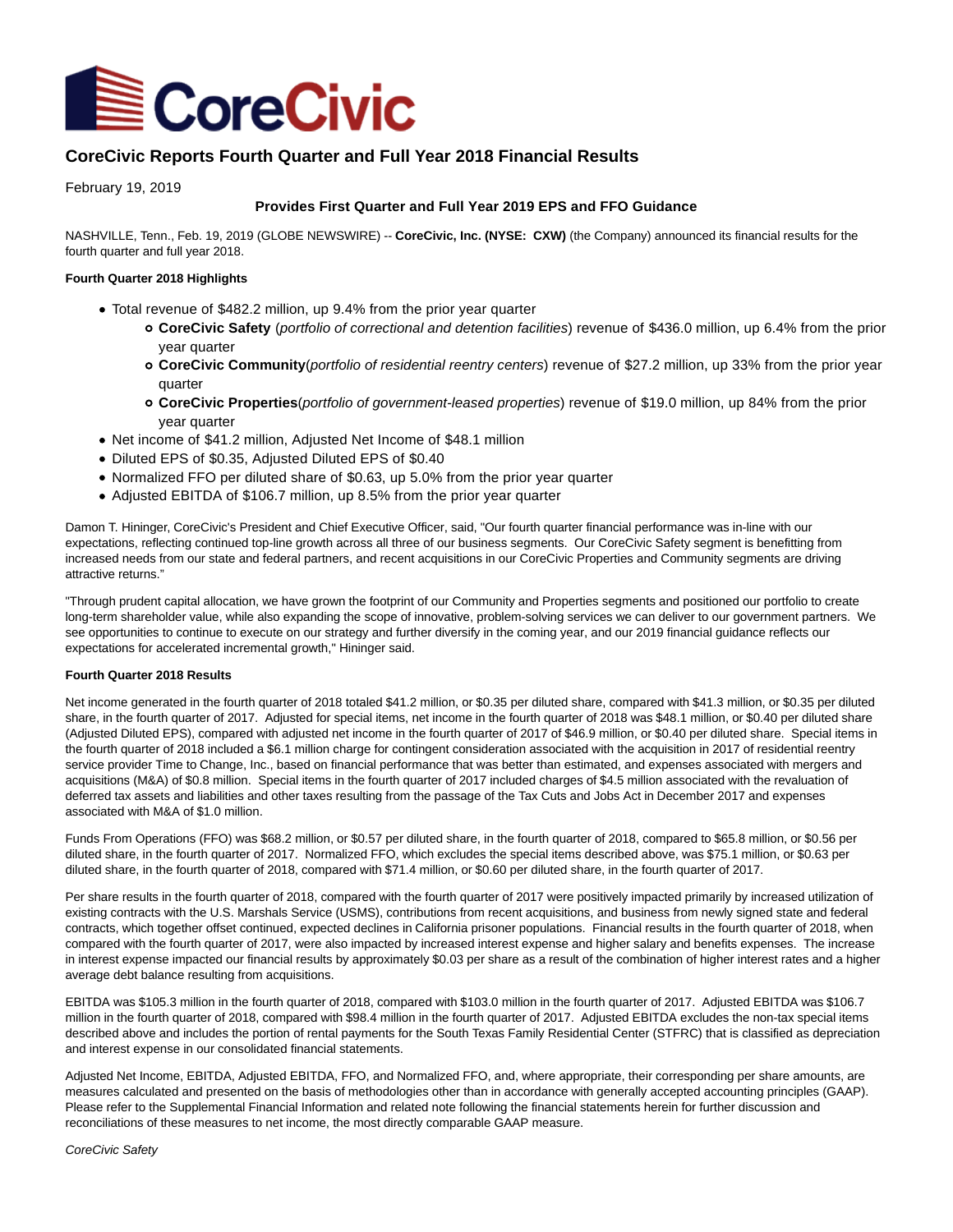Total revenue for the CoreCivic Safety portfolio in the fourth quarter of 2018 was \$436.0 million compared with \$409.8 million in the fourth quarter of 2017, or a 6.4% increase. The increase in revenue principally resulted from the following events:

- \$17.0 million of additional revenue compared to the prior year quarter under new contracts with the USMS and U.S. Immigration and Customs Enforcement (ICE) at our La Palma Correctional Center in Arizona and our Tallahatchie County Correctional Facility in Mississippi.
- \$12.4 million of additional revenue compared to the prior year quarter under existing contracts with the USMS and ICE due to higher average compensated occupancy rates across our facility portfolio.
- \$10.3 million of additional revenue compared with the prior year quarter under new contracts with the states of Kentucky, Nevada, Ohio, South Carolina, Vermont and Wyoming.

Partially offsetting these increases in revenue was the continued, expected decline in inmate populations from the state of California, which resulted in a reduction to revenue of \$14.6 million from the prior year quarter. We are proud to have provided a critical relief valve for many years for California, whose prisons system capacity was once at 200 percent and its conditions in 2011 were deemed unconstitutional.

### CoreCivic Community

Total revenue for the CoreCivic Community portfolio in the fourth quarter of 2018 was \$27.2 million, compared with \$20.4 million in the fourth quarter of 2017, or a 33.1% increase. The increase in revenue principally resulted from the January 2018 acquisition of Rocky Mountain Offender Management Systems, LLC and the December 2018 acquisition of Recovery Monitoring Solutions Corporation, which, combined, contributed \$6.0 million of additional revenue in the fourth quarter of 2018. These two acquisitions further diversify the Company's cash flows and expand the scope of services provided to its government partners to include alternatives to incarceration through electronic monitoring, as well as case management services. Management believes the demand for these services will continue to grow as government agencies seek to increase evidence-based programs and services to reduce recidivism and better prepare offenders for reentry.

#### CoreCivic Properties

Total revenue for the CoreCivic Properties portfolio in the fourth quarter of 2018 was \$19.0 million compared with \$10.3 million in the fourth quarter of 2017, an increase of 83.7%. The increase in revenue principally resulted from the previously announced acquisitions of:

- Capital Commerce Center, a 260,867 square-foot property in Tallahassee, Florida leased primarily to an agency of the state of Florida, completed in January 2018.
- A twelve-property portfolio of single-tenant properties comprising a total of 106,881 square feet, each separately leased to the federal government, completed in July 2018.
- SSA-Baltimore, a 540,566 square foot property in Baltimore, Maryland leased to the Social Security Administration (SSA) through the General Services Administration (GSA), completed in August 2018.
- IRS-Dayton NARA, a 217,394 square-foot steel frame property in Dayton, Ohio leased to the National Archives and Records Administration (NARA) through the GSA, completed in September 2018.

### **Business Development Update**

#### Community Segment

**Acquisition of Recovery Monitoring Solutions Corporation.** On December 1, 2018, the Company completed the acquisition of Recovery Monitoring Solutions Corporation, which provides non-residential correctional alternatives, including electronic monitoring and case management services, to municipal, county, and state governments in four states: Texas, Oklahoma, Iowa and Minnesota. The aggregate purchase price was \$15.9 million, excluding transaction-related expenses.

### **Offender Reentry and Rehabilitation Services – 2018 Achievements**

CoreCivic is committed to helping those entrusted to its care with the services, support and resources necessary to return to the community as productive, contributing members of society. To that end, CoreCivic provides a wide range of evidence-based reentry programs and activities at its facilities. Through these offerings, offenders have the opportunity to enhance their education, pursue vocational or technical certifications, obtain necessary job skills and complete evidence-based treatment programs.

Thanks to the dedication of CoreCivic teachers, counselors, case managers, chaplains, and other offender support service professionals, the program highlights during 2018 include:

- The total number of offenders in CoreCivic facilities who passed high school equivalency exams totaled 1,653.
- The Crowley County Correctional Facility led the state of Colorado in GED completions for the second consecutive year.
- 4,712 offenders earned National Center for Construction Education and Research career and technical education certificates, a 5% increase from 2017.
- 2,023 offenders completed evidence-based substance abuse recovery and treatment programs, a 10% increase from 2017. CoreCivic offers programs with proven clinical outcomes, such as the Residential Drug Abuse Program, using both Residential Therapeutic Community models and intensive outpatient programs.
- The "Go Further" reentry process, introduced in 2017, expanded from five to thirteen CoreCivic facilities and offenders achieved 2,521 cognitive/behavioral evidence-based journal completions. The program supplements our facility reentry programs by adding a proprietary cognitive/behavioral curriculum, and encourages staff and offenders to take a collaborative approach to assist in reentry preparations.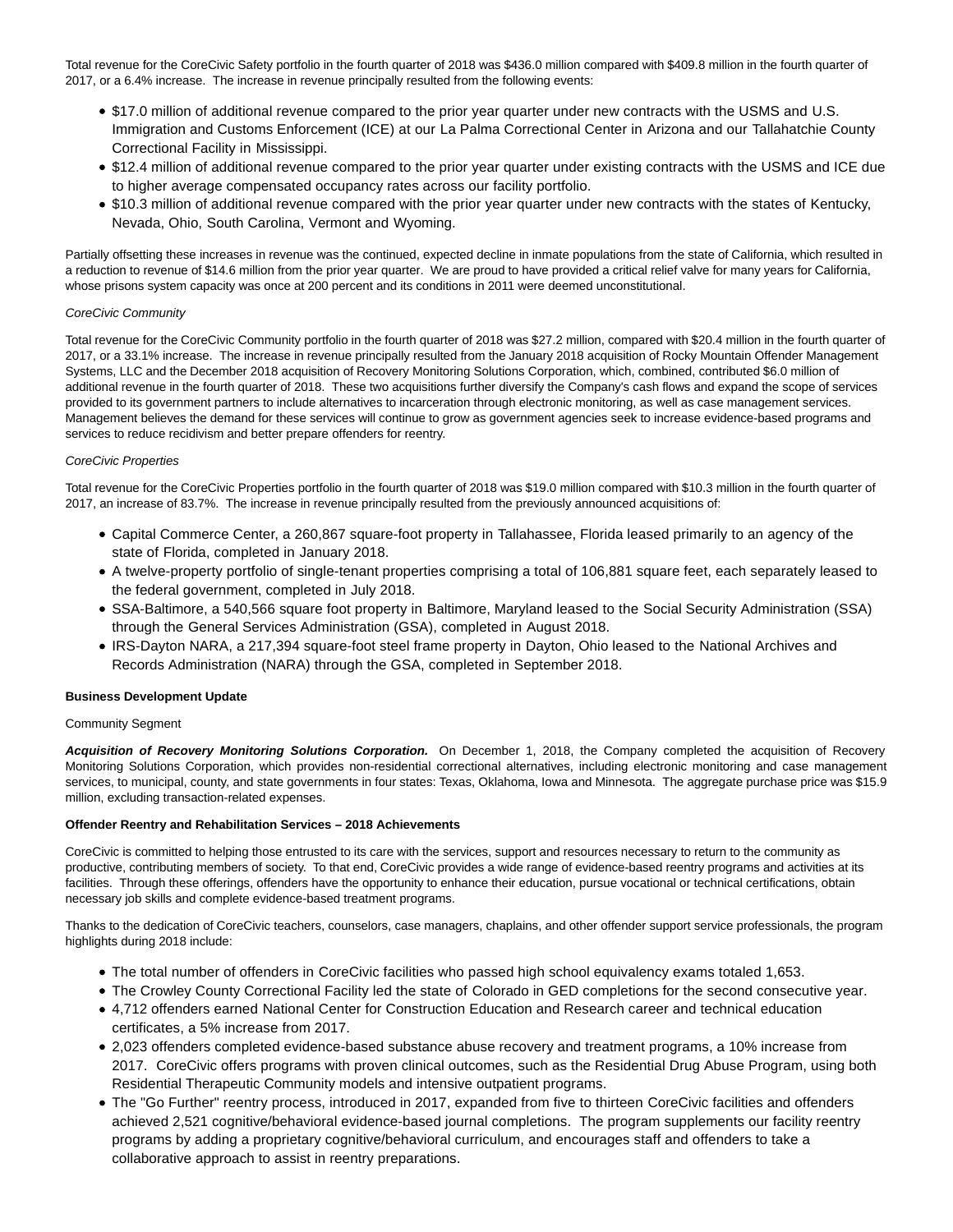- Additional reentry programs that have proven to increase the chances for successful offender reentry are victim impact and faith based reentry programs. CoreCivic's victim impact programs help offenders more deeply understand how their crimes have impacted their victims, family, friends and community in order to gain a more holistic awareness of the impact of their action. In 2018, 996 offenders completed Victim Impact Programs. CoreCivic's faith based reentry program is called Threshold and is a 26-week program which teaches participants how to cultivate positive relationships with themselves and others, while improving their decision-making. In 2018, 868 offenders completed the Threshold program.
- In 2018, through a partnership with Fuel Education, a company that specializes in digital learning opportunities, we began offering an online Information Support and Services computer program at our Lee Adjustment Center, which allows students to enhance their computer knowledge. The program was developed in coordination with the Kentucky Department of Corrections. Students who successfully complete the 10-month program will be awarded a base National Occupational Competency Testing Institute (NOCTI) credential with the opportunity to earn an advanced NOCTI credential in the future.
- In 2018, CoreCivic actively supported and advocated for the passage of the First Step Act, which was signed into law in December 2018. The legislation provides expanded resources aimed at helping inmates at the federal level more successfully reenter their communities and stay out of prison, which is aligned with our mission of helping address America's recidivism crisis.

The CoreCivic management team is proud of the employees who provide these impactful programs to the men and women entrusted to its care and believes that these programs are making a difference in reducing recidivism in America. For more information on reentry programming please visit the Reentry section of our website [\(http://www.corecivic.com/\).](https://www.globenewswire.com/Tracker?data=nqSQb0ICpSDqg32LMSY98FEFX32_OUXKx0JG5752cDs275GRBI_gGnzw1NDs-yGe0JZsnb_WMp7UfGt9MVEkyOrolBNJ8m_Aa0gi1GedOLY=)

### Property Segment

In January 2019, the Company successfully achieved Leadership in Energy and Environmental Design (LEED) - Gold Certification by the U.S. Green Building Council for its SSA-Baltimore property, a property acquired in August 2018. LEED is an internationally recognized certification system that measures how well a building performs across various categories including energy savings, water efficiency, carbon dioxide emissions reduction, improved environmental indoor quality, and stewardship of resources and sensitivity to their impacts.

### **2019 Financial Guidance**

Based on current business conditions the Company is providing the following financial guidance for the first quarter 2019 and the full year 2019:

|                                    | <b>First Quarter 2019</b> | Full Year 2019   |
|------------------------------------|---------------------------|------------------|
| • Diluted EPS                      | \$0.36 to \$0.37          | \$1.43 to \$1.51 |
| • Adjusted EPS per diluted share   | \$0.36 to \$0.38          | \$1.45 to \$1.54 |
| • FFO per diluted share            | \$0.58 to \$0.59          | \$2.34 to \$2.42 |
| • Normalized FFO per diluted share | \$0.58 to \$0.60          | \$2.36 to \$2.44 |

During 2019, the Company expects to invest approximately \$186.5 million to \$197.0 million in capital expenditures, consisting of approximately \$125.0 million to \$130.0 million in prison construction and expansion costs, including primarily costs associated with the construction project in Lansing, Kansas and the expansion of the Otay Mesa Detention Center; approximately \$30.0 million to \$30.5 million in maintenance capital expenditures on real estate assets; approximately \$26.0 million to \$31.0 million for capital expenditures on other assets and information technology; and \$5.5 million for the relocation of the Company's headquarters. Although we have an active pipeline and continue to identify investment opportunities in both our Properties and Community segments, these estimates exclude M&A activity.

#### **Supplemental Financial Information and Investor Presentations**

We have made available on our website supplemental financial information and other data for the fourth quarter and full year 2018. Interested parties may access this information through our website at [http://ir.corecivic.com/ u](https://www.globenewswire.com/Tracker?data=nqSQb0ICpSDqg32LMSY98FJkFxHTWz1YeCHy-08nYkvYbrz7MpOnIR_H06Vb2Qa5m7i-FTqTWJ90OBaV110wjea234Y9wlCoewKmcbHkMK4=)nder "Financial Information" of the Investors section. We do not undertake any obligation, and disclaim any duties to update any of the information disclosed in this report.

Management may meet with investors from time to time during the first quarter of 2019. Written materials used in the investor presentations will also be available on our website beginning on or about February 25, 2019. Interested parties may access this information through our website at [http://ir.corecivic.com/ u](https://www.globenewswire.com/Tracker?data=nqSQb0ICpSDqg32LMSY98FJkFxHTWz1YeCHy-08nYksgptqNom_GTe86uTl6Vf47Q1GLx2Uf1SzctOUAxOz-NpzGblzuRCtUBxIAtGGOaHI=)nder "Events & Presentations" of the Investors section.

### **Webcast and Replay Information**

The Company will host a webcast conference call at 10:00 a.m. Central Time (11:00 a.m. Eastern Time) on Wednesday, February 20, 2019, to discuss our fourth quarter 2018 financial results and full year 2019 outlook. Interested parties may access this information through our website at [http://ir.corecivic.com/ u](https://www.globenewswire.com/Tracker?data=nqSQb0ICpSDqg32LMSY98FJkFxHTWz1YeCHy-08nYkuCltQOC5DM1Sts-kan1iGx4UWGq6BZMAOvyGVtCMIcLWqp1EctzZQDjVo1tFN1RmQ=)nder "Events & Presentations" of the Investors page. The conference call will be archived on our website following the completion of the call. In addition, there will be a telephonic replay available beginning at 1:00 p.m. Central Time (2:00 p.m. Eastern Time) on February 20, 2019, through 1:00 p.m. Central Time (2:00 p.m. Eastern time) on February 28, 2019. To access the telephonic replay, dial 888-203-1112 in the U.S. and Canada. International callers may dial +1 719-457-0820 and enter passcode 7645023.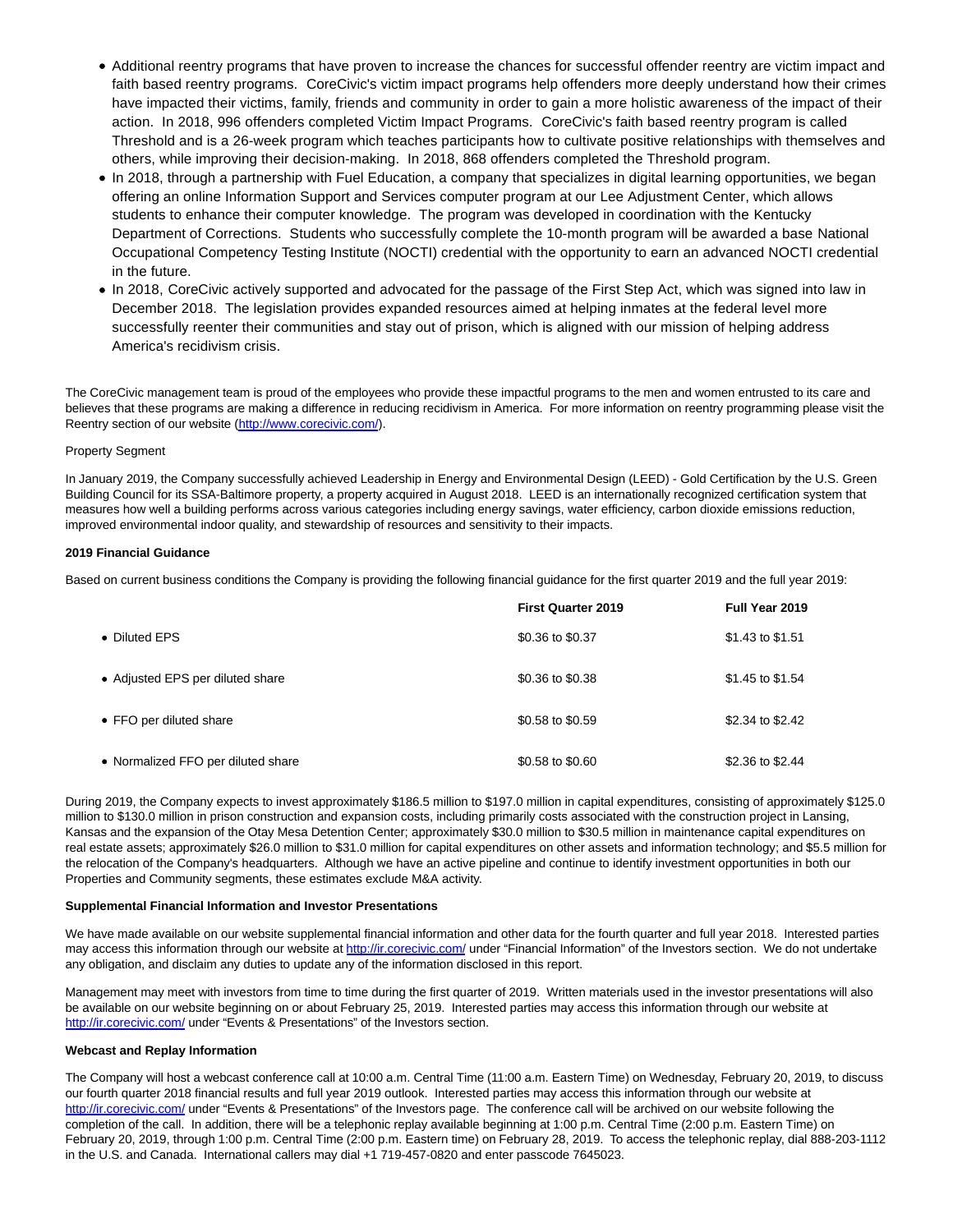### **About CoreCivic**

The Company is a diversified government solutions company with the scale and experience needed to solve tough government challenges in flexible cost-effective ways. We provide a broad range of solutions to government partners that serve the public good through corrections and detention management, a growing network of residential reentry centers to help address America's recidivism crisis, and government real estate solutions. We are a publicly traded real estate investment trust (REIT) and the nation's largest owner of partnership correctional, detention and residential reentry facilities. We also believe we are the largest private owner of real estate used by U.S. government agencies. The Company has been a flexible and dependable partner for government for more than 35 years. Our employees are driven by a deep sense of service, high standards of professionalism and a responsibility to help government better the public good. Learn more at [http://www.corecivic.com/.](https://www.globenewswire.com/Tracker?data=nqSQb0ICpSDqg32LMSY98FEFX32_OUXKx0JG5752cDv8qdqibK_BcXNxbMMPkEbV3RNpqdvmfFUBPJWJs7VqLVtA37NeXVdBRsgbvjRyZlc=)

### **Forward-Looking Statements**

This press release contains statements as to our beliefs and expectations of the outcome of future events that are "forward-looking" statements within the meaning of Section 21E of the Securities Exchange Act of 1934, as amended, and the Private Securities Litigation Reform Act of 1995. These forward-looking statements are subject to risks and uncertainties that could cause actual results to differ materially from the statements made. These include, but are not limited to, the risks and uncertainties associated with: (i) general economic and market conditions, including, but not limited to, the impact governmental budgets can have on our contract renewals and renegotiations, per diem rates, and occupancy; (ii) fluctuations in our operating results because of, among other things, changes in occupancy levels, competition, contract renegotiations or terminations, increases in costs of operations, fluctuations in interest rates and risks of operations; (iii) our ability to obtain and maintain correctional, detention, and residential reentry facility management contracts because of reasons including, but not limited to, sufficient governmental appropriations, contract compliance, negative publicity, and effects of inmate disturbances; (iv) changes in the privatization of the corrections and detention industry, the public acceptance of our services, the timing of the opening of new facilities and the commencement of new management contracts, as well as our ability to utilize current available beds; (v) changes in government policy regarding the utilization of the private sector for corrections, detention, and residential reentry capacity and our services; (vi) changes in government policy and in legislation and regulation of corrections and detention contractors that affect our business, including but not limited to, the continued utilization of the South Texas Family Residential Center (STFRC) by ICE under terms of the current contract, and the impact of any changes to immigration reform and sentencing laws (Our company does not, under longstanding policy, lobby for or against policies or legislation that would determine the basis for, or duration of, an individual's incarceration or detention.); (vii) our ability to successfully identify and consummate future acquisitions and our ability to successfully integrate the operations of completed acquisitions and realize projected returns resulting therefrom; (viii) increases in costs to develop or expand real estate properties that exceed original estimates, or the inability to complete such projects on schedule as a result of various factors, many of which are beyond our control, such as weather, labor conditions, cost inflation, and material shortages, resulting in increased construction costs; (ix) our ability to meet and maintain qualification for taxation as a REIT; and (x) the availability of debt and equity financing on terms that are favorable to us, or at all. Other factors that could cause operating and financial results to differ are described in the filings we make from time to time with the Securities and Exchange Commission.

CoreCivic takes no responsibility for updating the information contained in this press release following the date hereof to reflect events or circumstances occurring after the date hereof or the occurrence of unanticipated events or for any changes or modifications made to this press release or the information contained herein by any third-parties, including, but not limited to, any wire or internet services.

#### **CORECIVIC, INC. AND SUBSIDIARIES CONSOLIDATED BALANCE SHEETS** (UNAUDITED AND AMOUNTS IN THOUSANDS, EXCEPT PER SHARE AMOUNTS)

| <b>ASSETS</b>                                                                                        | December 31,<br>2018 | December 31,<br>2017 |
|------------------------------------------------------------------------------------------------------|----------------------|----------------------|
| Cash and cash equivalents                                                                            | \$52,802             | \$52,183             |
| Restricted cash                                                                                      | 21,335               |                      |
| Accounts receivable, net of allowance of \$2,542 and \$782, respectively                             | 270,597              | 254,188              |
| Prepaid expenses and other current assets                                                            | 28,791               | 21,119               |
| Total current assets                                                                                 | 373,525              | 327,490              |
| Real estate and related assets:                                                                      |                      |                      |
| Property and equipment, net of accumulated depreciation of \$1,516,664 and \$1,393,066, respectively | 2,830,589            | 2,546,844            |
| Other real estate assets                                                                             | 247,223              | 255,605              |
| Goodwill                                                                                             | 48,169               | 40,927               |
| Non-current deferred tax assets                                                                      | 14,947               | 12,814               |
| Other assets                                                                                         | 141,207              | 88,718               |
| <b>Total assets</b>                                                                                  | \$3,655,660          | \$3,272,398          |
| <b>LIABILITIES AND STOCKHOLDERS' EQUITY</b>                                                          |                      |                      |
| Accounts payable and accrued expenses                                                                | \$350,087            | \$277,804            |
| Income taxes payable                                                                                 | 2,188                | 3,034                |
| Current portion of long-term debt                                                                    | 14,121               | 10,000               |

Total current liabilities **366,396** 290,838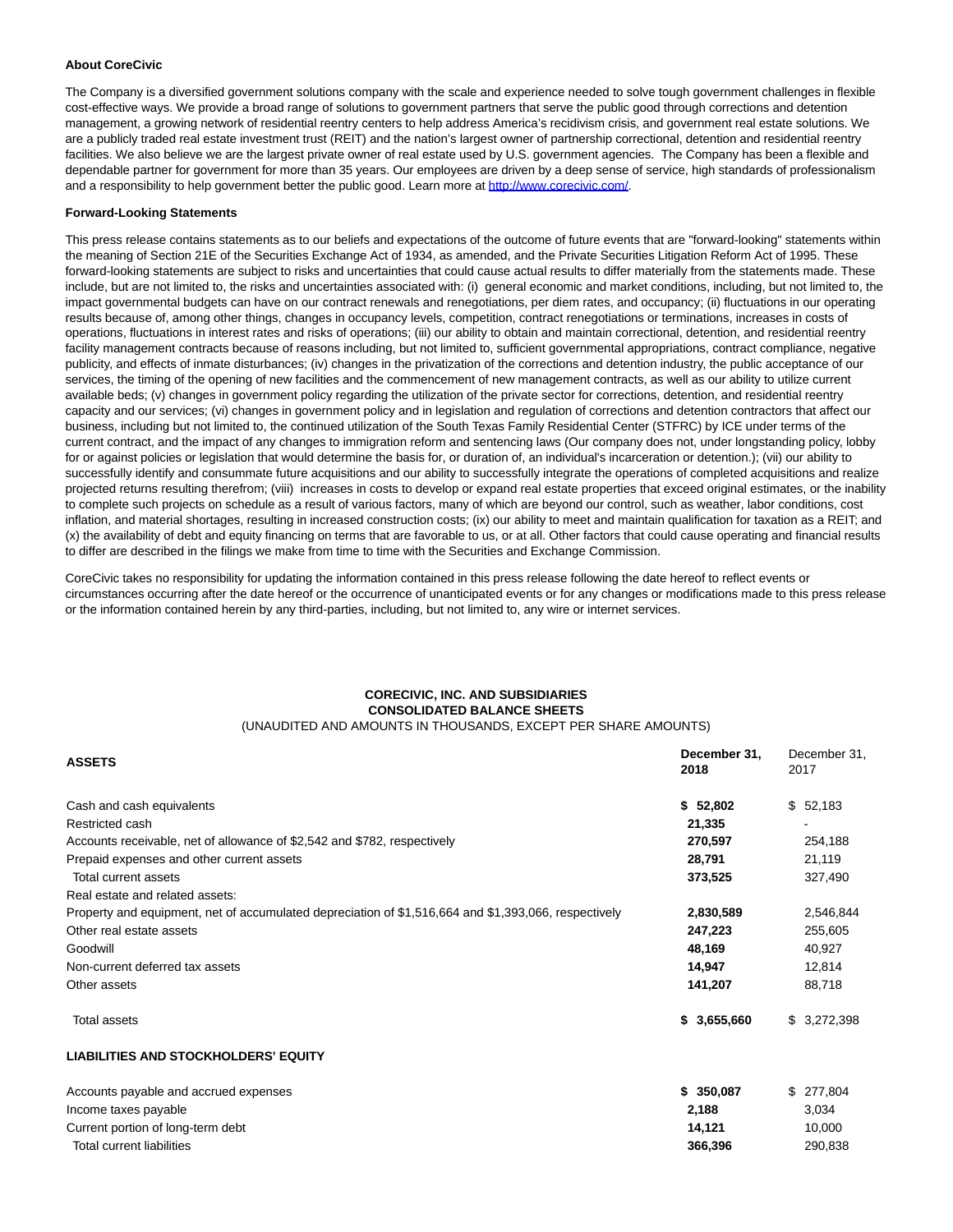| Long-term debt, net                                                                                                                                          | 1,787,555               | 1,437,187               |  |
|--------------------------------------------------------------------------------------------------------------------------------------------------------------|-------------------------|-------------------------|--|
| Deferred revenue                                                                                                                                             | 26,102                  | 39,735                  |  |
| Other liabilities                                                                                                                                            | 60,548                  | 53,030                  |  |
| <b>Total liabilities</b>                                                                                                                                     | 2,240,601               | 1,820,790               |  |
| Commitments and contingencies                                                                                                                                |                         |                         |  |
| Preferred stock — \$0.01 par value; 50,000 shares authorized; none issued and outstanding at December 31,<br>2018 and 2017, respectively                     |                         |                         |  |
| Common stock - \$0.01 par value; 300,000 shares authorized; 118,674 and 118,204 shares issued and<br>outstanding at December 31, 2018 and 2017, respectively | 1,187                   | 1,182                   |  |
| Additional paid-in capital<br>Accumulated deficit                                                                                                            | 1,807,202<br>(393, 330) | 1,794,713<br>(344, 287) |  |
| Total stockholders' equity                                                                                                                                   | 1,415,059               | 1,451,608               |  |
| Total liabilities and stockholders' equity                                                                                                                   | \$3,655,660             | \$3,272,398             |  |

#### **CORECIVIC, INC. AND SUBSIDIARIES CONSOLIDATED STATEMENTS OF OPERATIONS** (UNAUDITED AND AMOUNTS IN THOUSANDS, EXCEPT PER SHARE AMOUNTS)

|                                                        | For the Three Months Ended<br>December 31, |                | December 31, | For the Twelve Months Ended |
|--------------------------------------------------------|--------------------------------------------|----------------|--------------|-----------------------------|
|                                                        | 2018                                       | 2017           | 2018         | 2017                        |
| <b>REVENUES:</b>                                       |                                            |                |              |                             |
| Safety                                                 | 435,979                                    | 409,785        | 1,675,998    | 1,648,224                   |
| Community                                              | 27,190                                     | 20,431         | 101,841      | 74,263                      |
| Properties                                             | 19,002                                     | 10,346         | 57,899       | 40,440                      |
| Other                                                  | 22                                         | 14             | 28           | 2,571                       |
|                                                        | 482,193                                    | 440,576        | 1,835,766    | 1,765,498                   |
| <b>EXPENSES:</b>                                       |                                            |                |              |                             |
| Operating                                              |                                            |                |              |                             |
| Safety                                                 | 316,748                                    | 291,544        | 1,222,418    | 1,185,621                   |
| Community                                              | 19,863                                     | 14,003         | 76,898       | 51,501                      |
| Properties                                             | 5,114                                      | 3,806          | 15,420       | 11,831                      |
| Other                                                  | 76                                         | 119            | 514          | 584                         |
| Total operating expenses                               | 341,801                                    | 309,472        | 1,315,250    | 1,249,537                   |
| General and administrative                             | 29,271                                     | 28,276         | 106,865      | 107,822                     |
| Depreciation and amortization                          | 40,387                                     | 37,565         | 156,501      | 147,129                     |
| Contingent consideration for acquisition of businesses | 6,085                                      | $\blacksquare$ | 6,085        |                             |
| Asset impairments                                      | $\blacksquare$                             |                | 1,580        | 614                         |
|                                                        | 417,544                                    | 375,313        | 1,586,281    | 1,505,102                   |
| <b>OPERATING INCOME</b>                                | 64,649                                     | 65,263         | 249,485      | 260,396                     |
| <b>OTHER (INCOME) EXPENSE:</b>                         |                                            |                |              |                             |
| Interest expense, net                                  | 22,145                                     | 18,394         | 80,753       | 68,535                      |
| Expenses associated with debt refinancing transactions |                                            |                | 1,016        |                             |
| Other (income) expense                                 | 117                                        | 18             | 156          | (90)                        |
|                                                        | 22,262                                     | 18,412         | 81,925       | 68,445                      |
| <b>INCOME BEFORE INCOME TAXES</b>                      | 42,387                                     | 46,851         | 167,560      | 191,951                     |
| Income tax expense                                     | (1, 148)                                   | (5, 511)       | (8, 353)     | (13, 911)                   |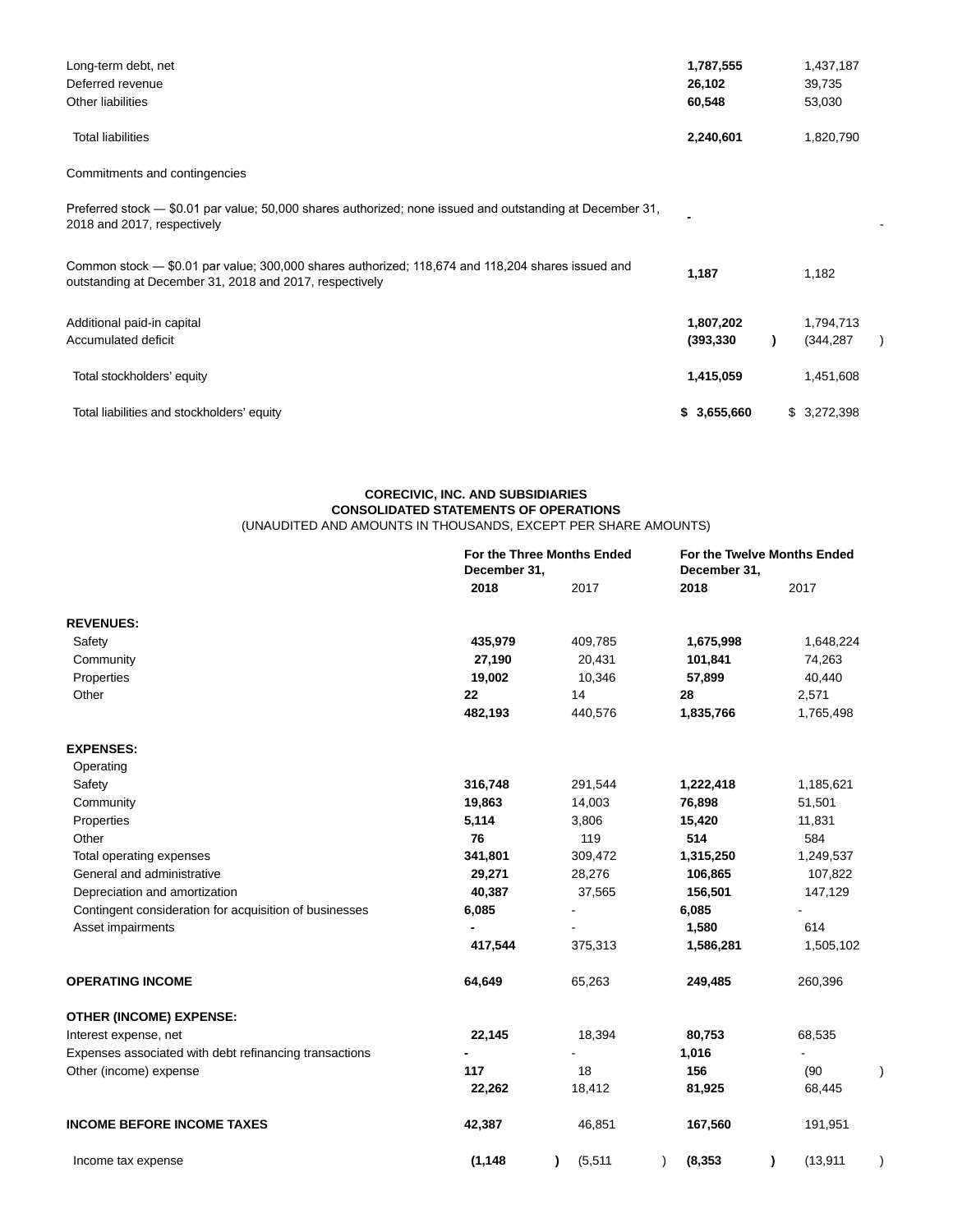| <b>NET INCOME</b>                   | \$41,239 | \$41,340 | \$159,207 | \$178,040  |
|-------------------------------------|----------|----------|-----------|------------|
| <b>BASIC EARNINGS PER SHARE</b>     | \$0.35   | \$0.35   | \$1.34    | \$<br>1.51 |
| <b>DILUTED EARNINGS PER SHARE</b>   | \$0.35   | \$0.35   | \$1.34    | \$1.50     |
| <b>DIVIDENDS DECLARED PER SHARE</b> | \$0.43   | \$0.42   | \$1.72    | \$<br>1.68 |

### **CORECIVIC, INC. AND SUBSIDIARIES SUPPLEMENTAL FINANCIAL INFORMATION** (UNAUDITED AND AMOUNTS IN THOUSANDS, EXCEPT PER SHARE AMOUNTS)

## **CALCULATION OF ADJUSTED NET INCOME AND ADJUSTED DILUTED EPS**

|                                                           | For the Three Months Ended<br>December 31, |          | December 31, | <b>For the Twelve Months Ended</b> |
|-----------------------------------------------------------|--------------------------------------------|----------|--------------|------------------------------------|
|                                                           | 2018                                       | 2017     | 2018         | 2017                               |
| Net income                                                | \$41,239                                   | \$41,340 | \$159,207    | \$178,040                          |
| Special items:                                            |                                            |          |              |                                    |
| Expenses associated with debt refinancing transactions    | ٠                                          |          | 1,016        |                                    |
| Charges associated with adoption of tax reform            |                                            | 4.548    | 1,024        | 4,548                              |
| Expenses associated with mergers and acquisitions         | 763                                        | 1,006    | 3,096        | 2,530                              |
| Contingent consideration for acquisition of businesses    | 6,085                                      |          | 6,085        |                                    |
| Asset impairments                                         |                                            |          | 1,580        | 614                                |
| Adjusted net income                                       | \$48,087                                   | \$46,894 | \$172,008    | \$185,732                          |
| Weighted average common shares outstanding - basic        | 118,669                                    | 118,203  | 118,544      | 118,084                            |
| Effect of dilutive securities:                            |                                            |          |              |                                    |
| Stock options                                             | 73                                         | 180      | 111          | 310                                |
| Restricted stock-based awards                             | 111                                        | 98       | 61           | 71                                 |
| Weighted average shares and assumed conversions - diluted | 118,853                                    | 118,481  | 118,716      | 118,465                            |
| Adjusted Diluted Earnings Per Share                       | \$0.40                                     | \$0.40   | \$1.45       | \$1.57                             |

## **CORECIVIC, INC. AND SUBSIDIARIES SUPPLEMENTAL FINANCIAL INFORMATION** (UNAUDITED AND AMOUNTS IN THOUSANDS, EXCEPT PER SHARE AMOUNTS)

## **CALCULATION OF FUNDS FROM OPERATIONS AND NORMALIZED FUNDS FROM OPERATIONS**

|                                                        | December 31, | For the Three Months Ended | For the Twelve Months<br>Ended<br>December 31, |           |  |
|--------------------------------------------------------|--------------|----------------------------|------------------------------------------------|-----------|--|
|                                                        | 2018         | 2017                       | 2018                                           | 2017      |  |
| Net income                                             | \$41,239     | \$41,340                   | \$159,207                                      | \$178,040 |  |
| Depreciation and amortization of real estate assets    | 26,982       | 24,485                     | 101,771                                        | 95,902    |  |
| Impairment of real estate assets                       |              |                            | 1,580                                          | 355       |  |
| <b>Funds From Operations</b>                           | \$68,221     | \$65,825                   | \$262,558                                      | \$274,297 |  |
| Expenses associated with debt refinancing transactions |              |                            | 1,016                                          |           |  |
| Charges associated with adoption of tax reform         |              | 4,548                      | 1,024                                          | 4,548     |  |
| Expenses associated with mergers and acquisitions      | 763          | 1,006                      | 3,096                                          | 2,530     |  |
| Contingent consideration for acquisition of businesses | 6,085        |                            | 6,085                                          |           |  |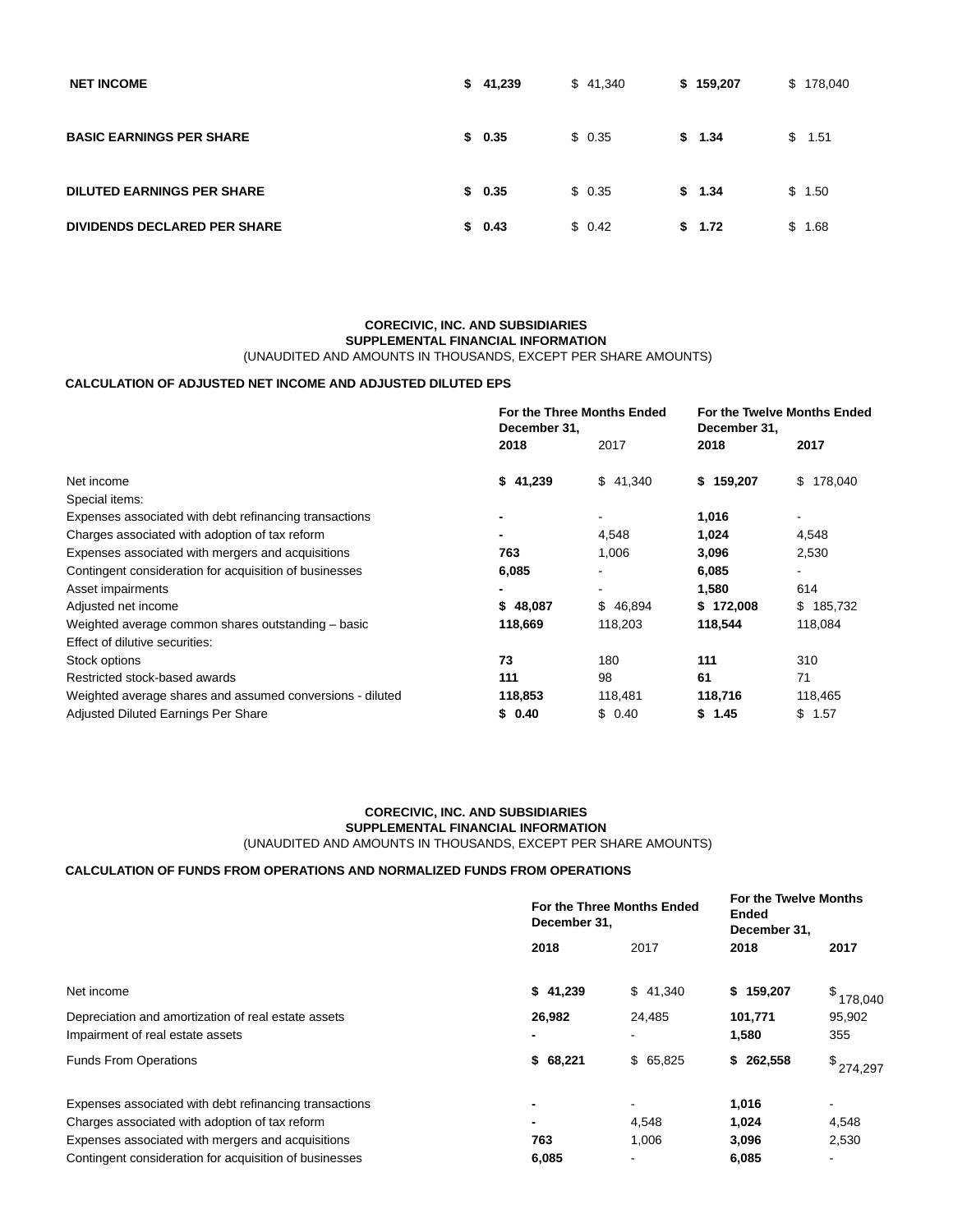| Goodwill and other impairments                     | $\overline{\phantom{0}}$ |          | $\sim$ |          |           | 259 |           |
|----------------------------------------------------|--------------------------|----------|--------|----------|-----------|-----|-----------|
| Normalized Funds From Operations                   |                          | \$75.069 |        | \$71.379 | \$273.779 |     | \$281,634 |
| Funds From Operations Per Diluted Share            |                          | \$0.57   |        | \$ 0.56  | \$2.21    |     | \$2.32    |
| Normalized Funds From Operations Per Diluted Share |                          | \$0.63   |        | \$ 0.60  | \$2.31    |     | \$2.38    |

### **CORECIVIC, INC. AND SUBSIDIARIES SUPPLEMENTAL FINANCIAL INFORMATION** (UNAUDITED AND AMOUNTS IN THOUSANDS, EXCEPT PER SHARE AMOUNTS)

## **CALCULATION OF EBITDA AND ADJUSTED EBITDA**

|                                                        | For the Three Months Ended<br>December 31, |  |           | December 31, | For the Twelve Months Ended |  |  |
|--------------------------------------------------------|--------------------------------------------|--|-----------|--------------|-----------------------------|--|--|
|                                                        | 2018                                       |  | 2017      | 2018         | 2017                        |  |  |
| Net income                                             | \$41,239                                   |  | \$41,340  | \$159,207    | \$178,040                   |  |  |
| Interest expense                                       | 22,518                                     |  | 18,617    | 82,129       | 69,507                      |  |  |
| Depreciation and amortization                          | 40,387                                     |  | 37,565    | 156,501      | 147,129                     |  |  |
| Income tax expense                                     | 1,148                                      |  | 5,511     | 8,353        | 13,911                      |  |  |
| <b>EBITDA</b>                                          | \$105,292                                  |  | \$103,033 | \$406,190    | \$408,587                   |  |  |
| Expenses associated with debt refinancing transactions |                                            |  |           | 1,016        |                             |  |  |
| Expenses associated with mergers and acquisitions      | 763                                        |  | 1,006     | 3,096        | 2,530                       |  |  |
| Contingent consideration for acquisition of businesses | 6,085                                      |  |           | 6,085        |                             |  |  |
| Depreciation expense associated with STFRC lease       | (4, 147)                                   |  | (4, 147)  | (16, 453)    | (16, 453)                   |  |  |
| Interest expense associated with STFRC lease           | (1, 294)                                   |  | (1,535    | (5.562)      | (6, 425)                    |  |  |
| Asset impairments                                      |                                            |  |           | 1,580        | 614                         |  |  |
| <b>Adjusted EBITDA</b>                                 | 106,699                                    |  | \$98,357  | \$395,952    | \$ 388,853                  |  |  |

## **CORECIVIC, INC. AND SUBSIDIARIES SUPPLEMENTAL FINANCIAL INFORMATION** (UNAUDITED AND AMOUNTS IN THOUSANDS, EXCEPT PER SHARE AMOUNTS)

## **CALCULATION OF ADJUSTED NET INCOME, NORMALIZED FUNDS FROM OPERATIONS, EBITDA & ADJUSTED EBITDA GUIDANCE**

|                                                     |                        | For the Quarter Ending  |                        | For the Year Ending     |  |  |
|-----------------------------------------------------|------------------------|-------------------------|------------------------|-------------------------|--|--|
|                                                     | March 31, 2019         |                         | December 31, 2019      |                         |  |  |
|                                                     | Low End of<br>Guidance | High End of<br>Guidance | Low End of<br>Guidance | High End of<br>Guidance |  |  |
| Net income                                          | \$42,280               | \$44,280                | \$170,120              | \$180,120               |  |  |
| Expenses associated with mergers and acquisitions   | 720                    | 720                     | 2,880                  | 2,880                   |  |  |
| Adjusted net income                                 | \$43,000               | \$45,000                | \$173,000              | \$183,000               |  |  |
| Net income                                          | 42,280<br>\$           | \$44,280                | \$170,120              | \$180,120               |  |  |
| Depreciation and amortization of real estate assets | 26,500                 | 26,500                  | 108,000                | 108,000                 |  |  |
| <b>Funds From Operations</b>                        | \$ 68,780              | \$70,780                | \$278,120              | \$ 288,120              |  |  |
| Expenses associated with mergers and acquisitions   | 720                    | 720                     | 2,880                  | 2,880                   |  |  |
| Normalized Funds From Operations                    | \$69,500               | \$ 71,500               | \$ 281,000             | \$291,000               |  |  |
| <b>Diluted EPS</b>                                  | 0.36<br>\$             | \$0.37                  | 1.43<br>\$             | \$1.51                  |  |  |
| <b>Adjusted EPS</b>                                 | \$<br>0.36             | \$0.38                  | \$<br>1.45             | \$1.54                  |  |  |
| FFO per diluted share                               | \$<br>0.58             | \$0.59                  | \$2.34                 | \$2.42                  |  |  |
| Normalized FFO per diluted share                    | \$<br>0.58             | 0.60<br>\$.             | \$2.36                 | \$2.44                  |  |  |
| Net income                                          | \$<br>42,280           | \$44,280                | \$170,120              | 180,120<br>\$           |  |  |
| Interest expense                                    | 21,500                 | 21,000                  | 87,000                 | 86,500                  |  |  |